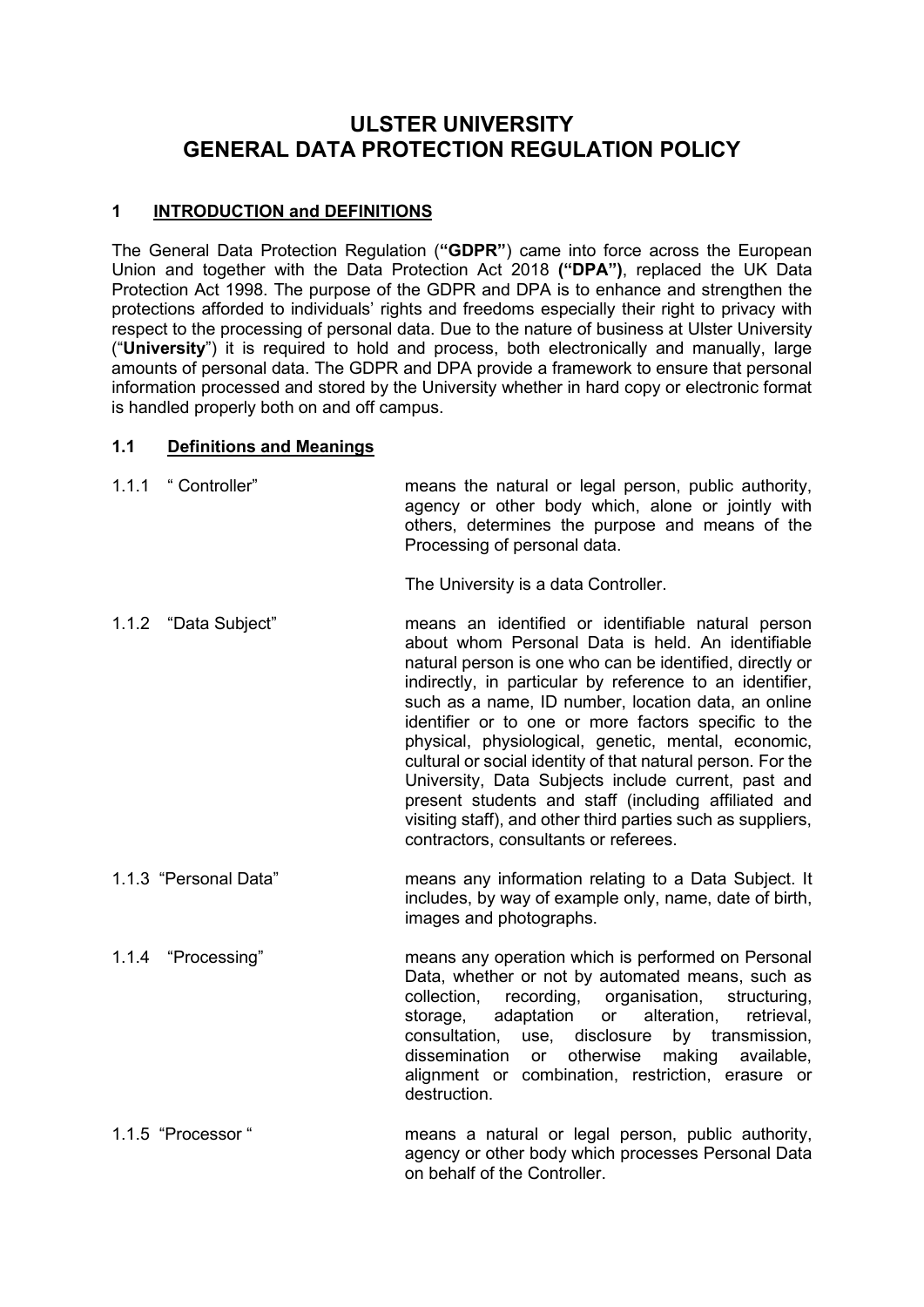1.1.6. "Special Categories of means personal data revealing racial or ethnic origin, political opinions, religious or philosophical beliefs, or trade union membership, and the processing of genetic data, biometric data for the purpose of uniquely identifying a person, data concerning physical or mental health or data concerning a person's sex life or sexual orientation.

# **1.2 APPLICATION**

The GDPR works in two ways. Firstly, it sets out the main responsibilities for organisations in relation to the Processing of Personal Data whereby they must comply with the six principles contained within the GDPR. The second area covered by the GDPR provides a Data Subject with important rights, including the right to be informed, the rights of access, rectification, erasure, restriction of processing, data portability, objection and rights in relation to automated decision making and profiling (see section 12 below).

# **2 REGISTRATION**

The University as a Controller must provide prescribed information to the Information Commissioner's Office **("ICO")** as well as pay a data protection fee annually. The ICO is the independent supervisory authority set up to promote and oversee compliance with data protection legislation in the UK. You can inspect the University's details on the ICO's data protection register at: [https://ico.org.uk/about-the-ico/what-we-do/register-of](https://ico.org.uk/about-the-ico/what-we-do/register-of-data-controllers/)[data-controllers/](https://ico.org.uk/about-the-ico/what-we-do/register-of-data-controllers/)

The ICO has the right to carry out investigations in the form of a data protection audit on the University.

# **3 POLICY STATEMENT**

The University is committed to protecting the rights of individuals in accordance with the provisions of the GDPR and DPA.

# **4 AIMS OF THE POLICY**

The aims of this Policy are to set out the University's strategy for ensuring compliance with the GDPR and DPA, to ensure that all staff, students or third party Processors engaged by the University, are aware of their rights and responsibilities under the GDPR and DPA and to minimize the risk to the University of any potential breach of the GDPR or DPA. A breach of the GDPR or DPA could result in damaging valued relationships with stakeholders as well as causing reputational damage to the University and the individual.

This Policy relates to all Personal Data as defined by the GDPR held by the University and applies equally to information held in paper and electronic format stored in hard files, on PCs, laptops and other fixed or portable data storage devices. The Policy also applies to photographic material and CCTV footage.

# **5 THE DATA PROTECTION OFFICER AND OTHER STAFF CONTACTS**

The University will ensure that it has in place at all times a designated Data Protection **Officer**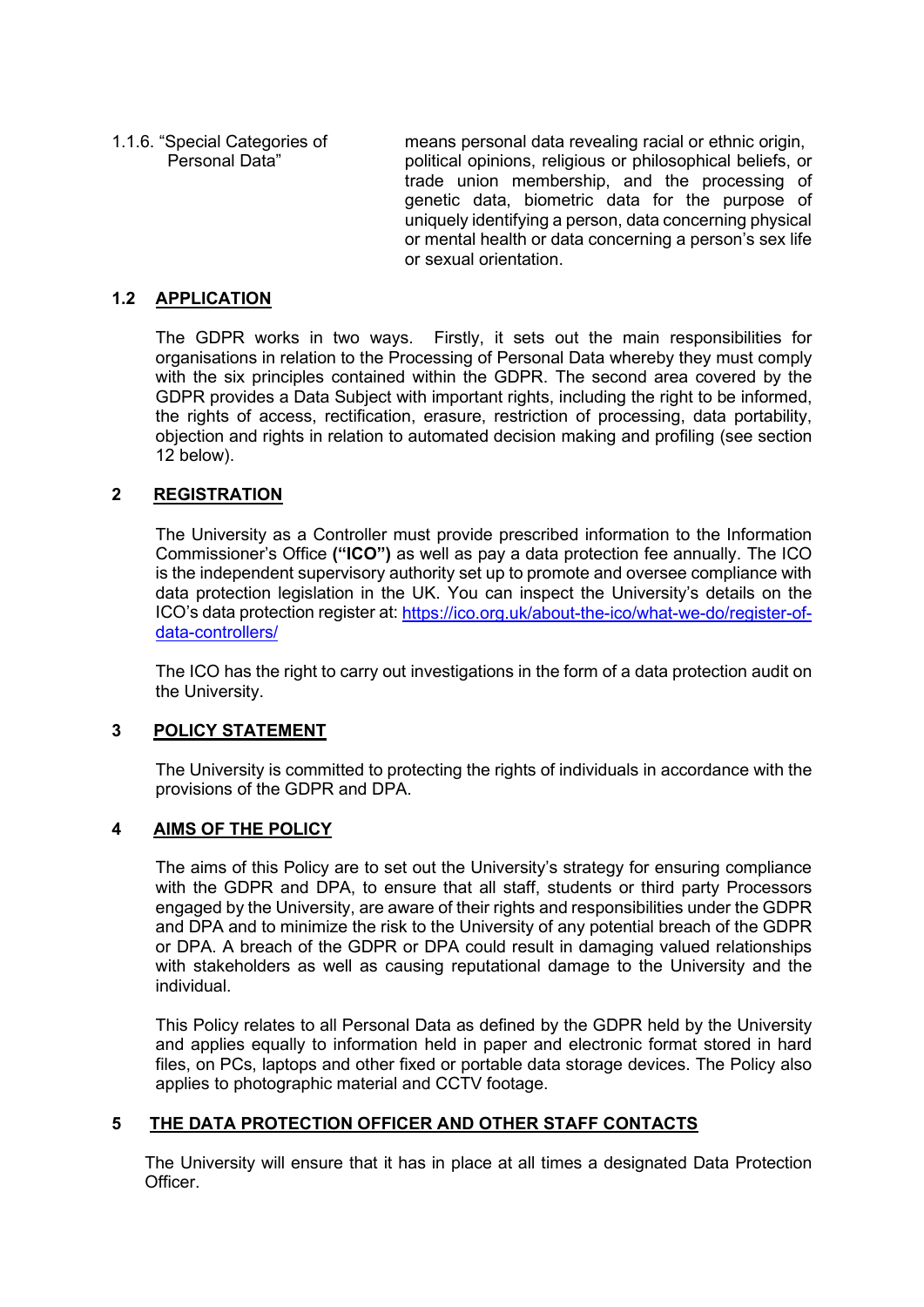The University Secretary, Mr Eamon Mullan, is the University's designated Data Protection Officer. The Data Protection Officer has the primary responsibility for coordinating Data Protection compliance across the University, including reporting, and is the ultimate arbitrator within the University in respect of Data Protection matters.

The Data Protection Officer is supported by the Policy Co-ordinator. The Data Protection Officer and Policy Co-ordinator are the first point of contact for queries and advice on responsibilities and compliance under the GDPR and DPA; for requests and objections by Data Subjects including subject access requests (see section 12); and for liaising with the ICO and other agencies where appropriate. Contact details for these officers are attached at Appendix 1.

In addition, the Vice-Chancellor, Deputy Vice-Chancellors, Chief Operating Officer, Deans, Provosts, Heads of School, Research Institute Directors and Directors/Heads of professional services departments play a key role in assisting the University's Data Protection Officer and are responsible for having in place appropriate procedures to ensure compliance with the GDPR and DPA within their areas of responsibility across the University. A list of these senior officers is attached at Appendix 2. These officers have nominated a suitable representative(s) **("Data Protection Nominee(s)")** who have undertaken specialist data protection training and work with the Data Protection Officer and Policy Co-ordinator to respond to requests and objections by Data Subjects including subject access requests (see section 12 below) and in relation to implementation and dissemination of good practice. Contact details for the Data Protection Nominees are also attached at Appendix 2.

#### 6. **GDPR PRINCIPLES**

The University is committed to the six data protection principles contained within the GDPR. These principles represent best standards of practice with respect to the transmission, retention and disposal of Personal Data. All staff, students and others who process or use any Personal Data must comply with these principles. These state that Personal Data must:

- i) be processed lawfully, fairly and in a transparent manner in relation to the Data Subject (**"lawfulness, fairness and transparency").** (Further details in relation to "lawfulness" and having a "lawful basis" for Processing is contained in section 7 below);
- ii) be collected for specified, explicit and legitimate purposes and not be further processed in a manner that is incompatible with those purposes **("purpose limitation")**;
- $\sin$  be adequate, relevant and limited to what is necessary in relation to the purpose(s) for which they are processed **("data minimisation")**;
- iv) be accurate, kept up to date and if inaccurate erased or rectified **("accuracy")**;
- v) be kept for no longer than is necessary for the purpose(s) for which the Personal Data is Processed **("storage limitation")**; and
- vi) be Processed securely, including protection against unauthorised or unlawful Processing and against accidental loss, destruction or damage, using appropriate technical or organisational measures **("integrity and confidentiality").**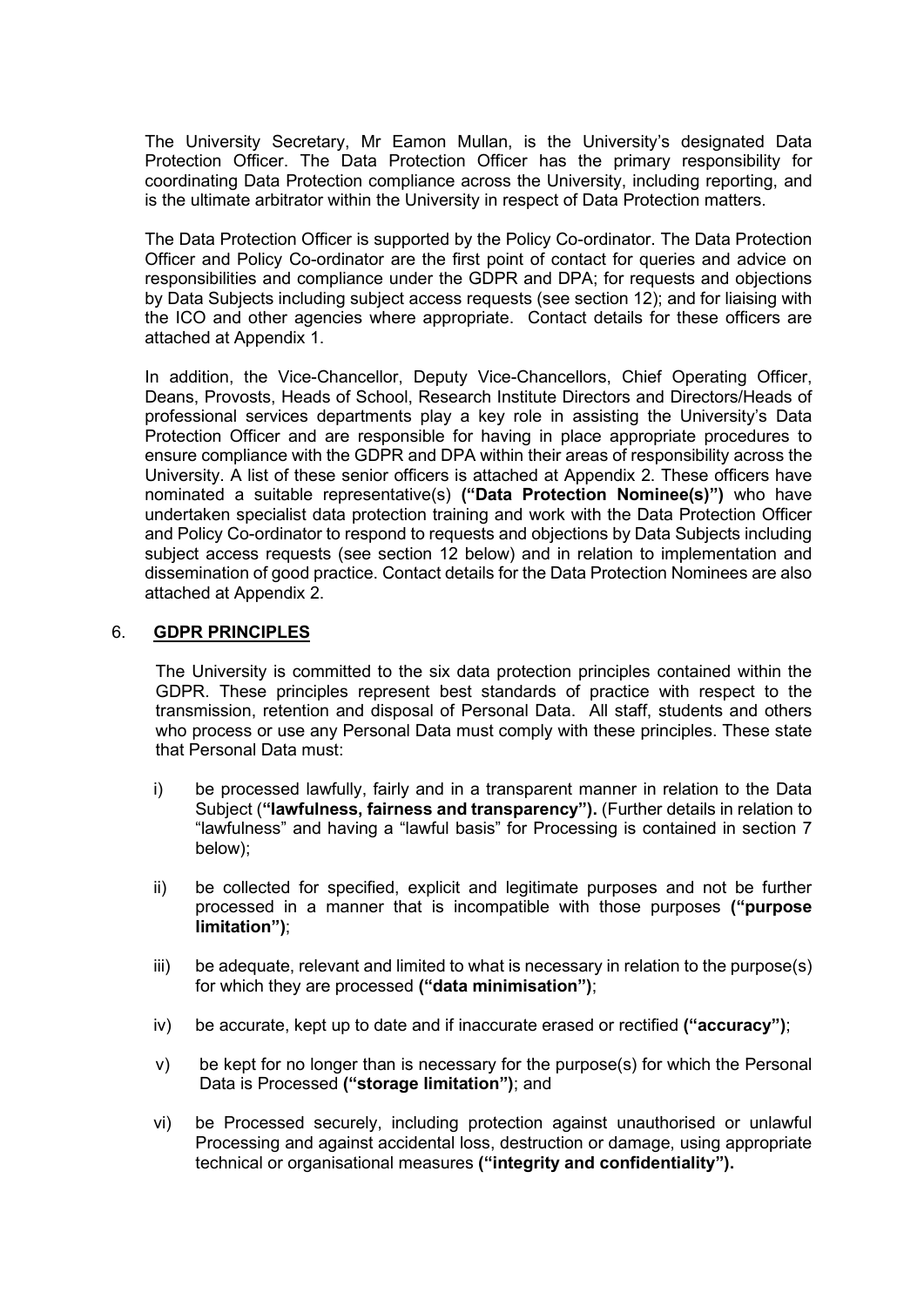The University, as Controller, is responsible for and must be able to demonstrate compliance with the six data protection principles.

# **7. LAWFUL BASIS FOR PROCESSING**

For Processing of Personal Data to be lawful, all staff, students and others who process Personal Data must identify specific grounds for the Processing. This is called a "lawful basis" and there are six options Article 6 of the GDPR which depend on the purpose of the Processing and the relationship with the Data Subject. Article 6 of the GDPR is available online at:<https://gdpr-info.eu/art-6-gdpr/>

If Special Categories of Personal Data are being Processed, this is more sensitive and so requires more protection and so both (i) a "lawful basis" for general Processing (under Article 6 of the GDPR) is required, plus (ii) an additional condition for Processing under Article 9 GDPR. Article 9 GDPR is available online at : <https://gdpr-info.eu/art-9-gdpr/>

A "lawful basis" must be established before Processing begins and should be documented. If no "lawful basis" applies then the Processing will be unlawful and in breach of the GDPR principles.

The "lawful bases" for Processing as set out in Article 6 of the GDPR are as follows :

- **(i) Consent:** the individual has given clear consent to process their Personal Data for a specific purpose.
- **(ii) Contract:** the Processing is necessary for a contract you have with the individual, or because they have asked you to take specific steps before entering into a contract.
- **(iii) Legal obligation:** the Processing is necessary to comply with the law (not including contractual obligations).
- **(iv) Vital interests:** the Processing is necessary to protect someone's life.
- **(v) Public task:** the Processing is necessary to perform a task in the public interest or for official functions, and the task or function has a clear basis in law.
- **(vi) Legitimate interests:** the Processing is necessary for your legitimate interests or the legitimate interests of a third party unless there is a good reason to protect the individual's Personal Data which overrides those legitimate interests. This cannot apply if you are a public authority Processing data to perform your official tasks.

At least one of these "lawful bases" must apply whenever Personal Data is being Processed.

# **8 RESPONSIBILITIES OF STAFF AND STUDENTS**

Staff and students at the University are expected to read and understand this Policy and, where required, to seek further clarification from the office of the Data Protection Officer. Staff and students are required to abide by this Policy and related policies (see Appendix 3) as from time-to-time amended. Any alleged breaches of the GDPR or DPA by staff and/or students will be fully investigated and may result in disciplinary action and may, in some instances, be considered gross misconduct. **It is compulsory for all staff to complete the University's data protection training programme.** 

All staff and students must apply the criteria listed below as appropriate and relevant at all times to the Processing of Personal Data in both electronic and hard copy format.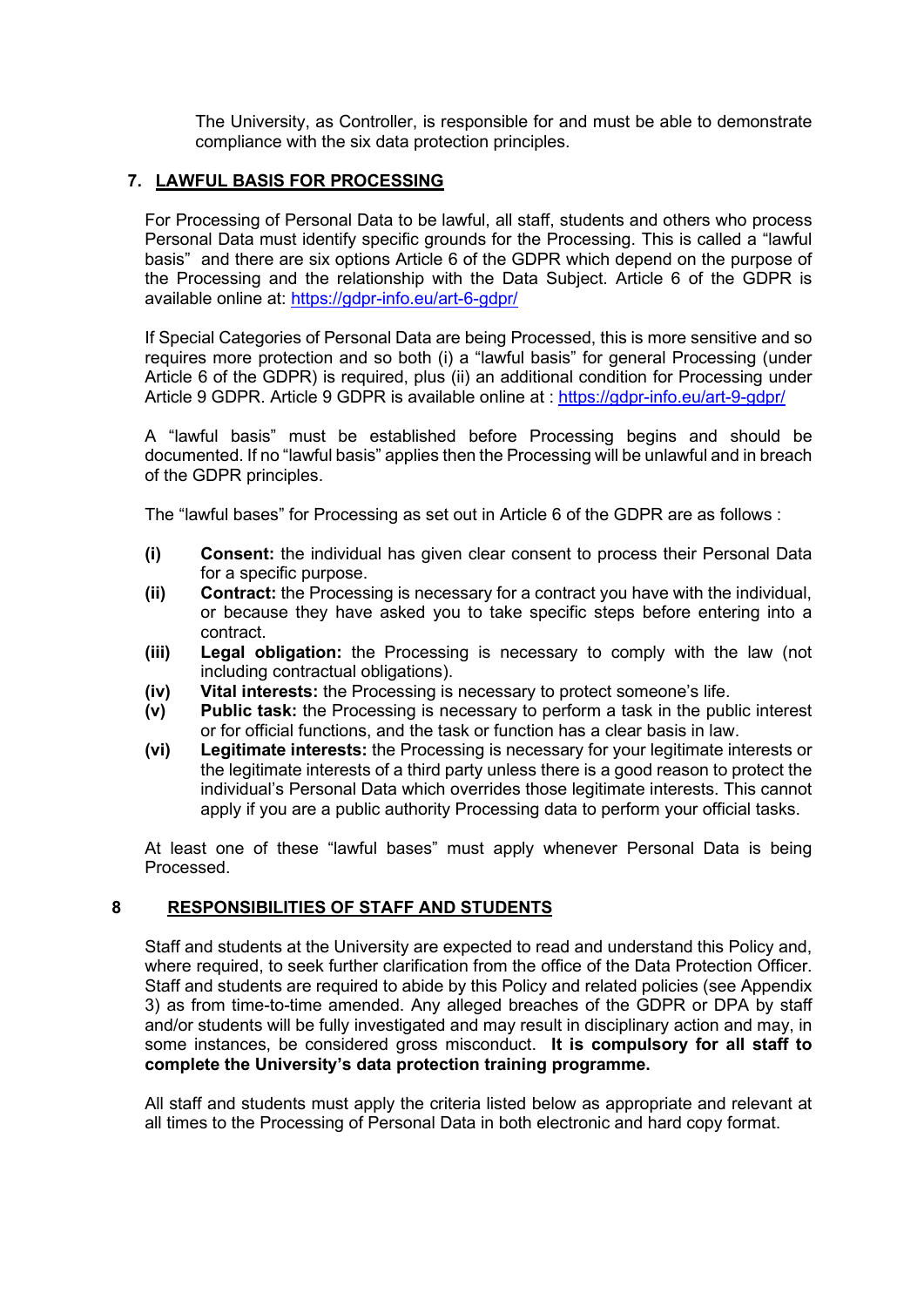- i) Ensure that data is kept securely in terms of physical security of offices and filing cabinets with the level of security appropriate to the level of confidentiality and sensitivity of the material.
- ii) Ensure that robust procedures using appropriate technical or organisational measures are in place to prevent accidental loss, destruction or damage of Personal Data or unauthorised or unlawful Processing.
- iii) Ensure that the use of, and access to, computers, laptops and other portable electronic data processing/storage devices is compliant with University guidance contained within the Code of Practice for Use of Ulster University Computer<br>Networks. Equipment and Telephone Systems. available at: Equipment and Telephone Systems, available at: <https://www.ulster.ac.uk/isd/it-policies>
- iv) Staff who have responsibility for supervising students involved in work which requires the Processing of Personal Data are required to ensure that the students are fully aware of the data protection principles and the requirements of this Policy, and the need to obtain the consent of any Data Subjects involved as appropriate.
- v) Ensure that access to Personal Data is restricted only to authorised persons.
- vi) Inform University security staff immediately of incidents where persons without proper authorisation are found in areas where Personal Data is held or processed.
- vii) Ensure that Personal Data is retained only for the period of time for which it is required and for no longer than is necessary for the purpose for which the Personal Data is Processed. Further information on the length of time records should be kept can be found in the University's Retention and Disposal Schedule available at: https://www.ulster.ac.uk/ data/assets/pdf\_file/0009/286461/Records-Retention[and-Disposal-Schedule.pdf](https://www.ulster.ac.uk/__data/assets/pdf_file/0009/286461/Records-Retention-and-Disposal-Schedule.pdf)
- viii) Ensure that all Personal Data is obtained for specified, explicit and legitimate purposes and only processed for those purposes.
- ix) Ensure that all Personal Data is processed lawfully, fairly and transparently with a "legal basis" for processing (see sections 6 and 7 above).
- x) Ensure that all Personal Data collected or otherwise Processed is adequate, relevant and limited to what is necessary in relation to the purpose for which it is Processed.
- xi) Avoid, in so far as possible, recording personal opinions not based on fact about a Data Subject. These comments will be disclosable.
- xii) Ensure that Personal Data is processed securely and not disclosed either accidentally or deliberately either verbally or in writing to any unauthorised person or organisation.
- xiii) Avoid giving Personal Data by telephone unless there is a very high degree of certainty that the caller is the person he/she claims to be, and is an appropriate person to receive the data in question.
- xiv) Ensure that accurate, up-to-date personal details are provided to the University and notify the University immediately of any changes or errors. Inaccurate Personal Data must be erased or rectified immediately.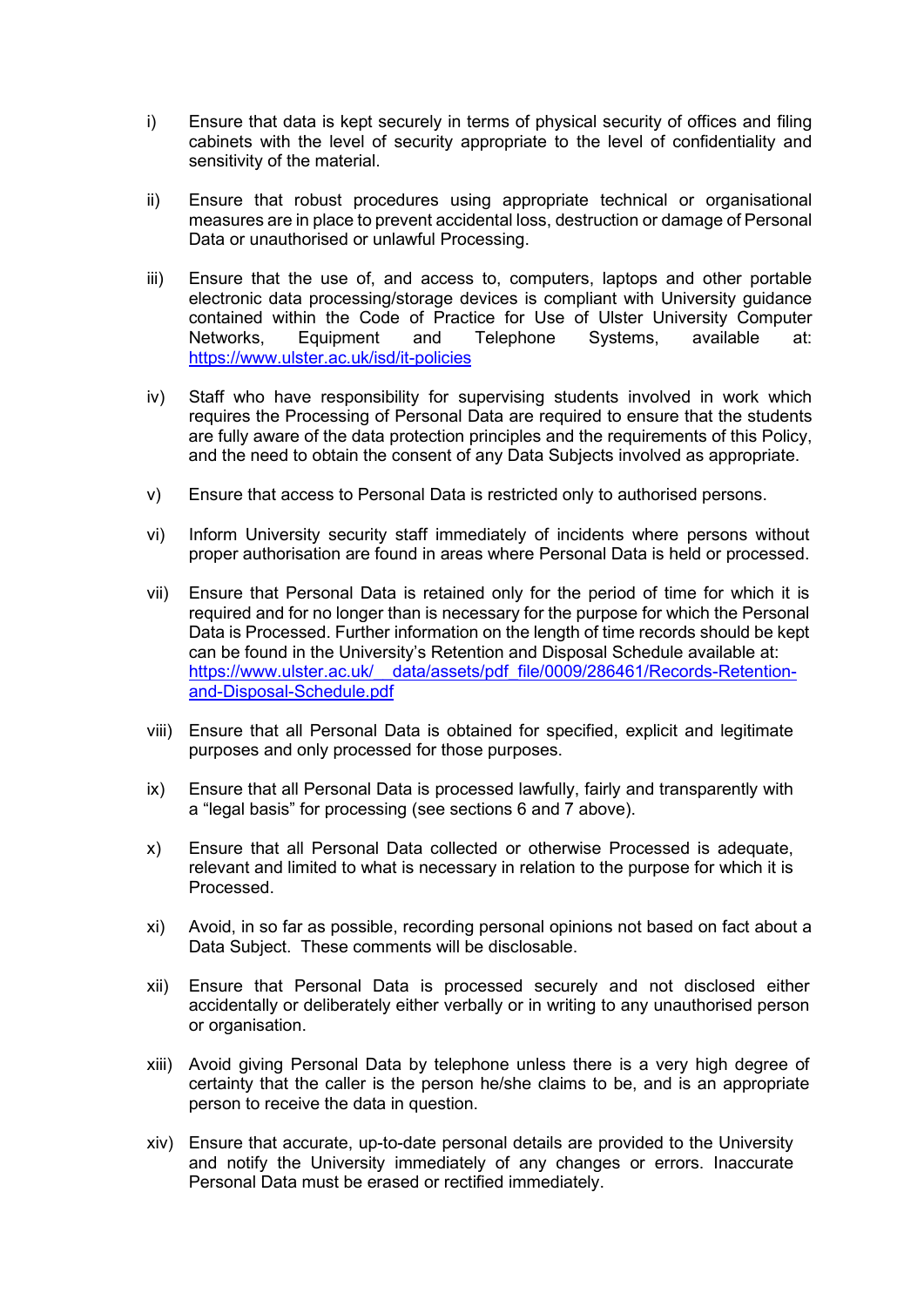xv) There may be circumstances when it is appropriate for the University to share personal information with other organisations, for example if it relates to a criminal investigation. In any such circumstances further guidance should be sought from the Data Protection Officer.

### **9. PRIVACY NOTICES**

The GDPR requires that the University must inform Data Subjects when, why and how their Personal Data is used by the University. Privacy notices should include the following information:

- (i) Name and contact details of the University, its representative (as applicable) and Data Protection Officer;
- (ii) Purpose of the Processing of Personal Data;
- (iii) Lawful basis for Processing Personal Data (and the legitimate interests for Processing (if applicable) (see section 7 above);
- (iv) The categories of Personal Data obtained (if the Personal Data is not obtained from the individual) ;
- (v) Who the Data Subject's Personal Data is shared with, the recipients or categories of recipients of the Personal Data;
- (vi) Details of international Personal Data transfers to any third countries or international organisations (if applicable);
- (vii) How long the individual's Personal Data is held (retention periods);
- (viii) Rights of the individual as a Data Subject;
- (ix) Right to withdraw consent (if applicable);
- $(x)$  Right to lodge a complaint with the ICO;
- (xi) The source of the Personal Data (if the Personal Data is not obtained from the individual);
- (xii) The details of whether individuals are under a statutory or contractual obligation to provide the Personal Data (if applicable, and if the Personal Data is collected from the individual); and
- (xiii) The details of the existence of automated decision-making, including profiling (if applicable).

In addition, section 12.1(i) below, provides further information relating to a Data Subject's right to be informed. A number of the University's privacy notices meanwhile are available online at: [https://www.ulster.ac.uk/about/governance/gdpr.](https://www.ulster.ac.uk/about/governance/gdpr)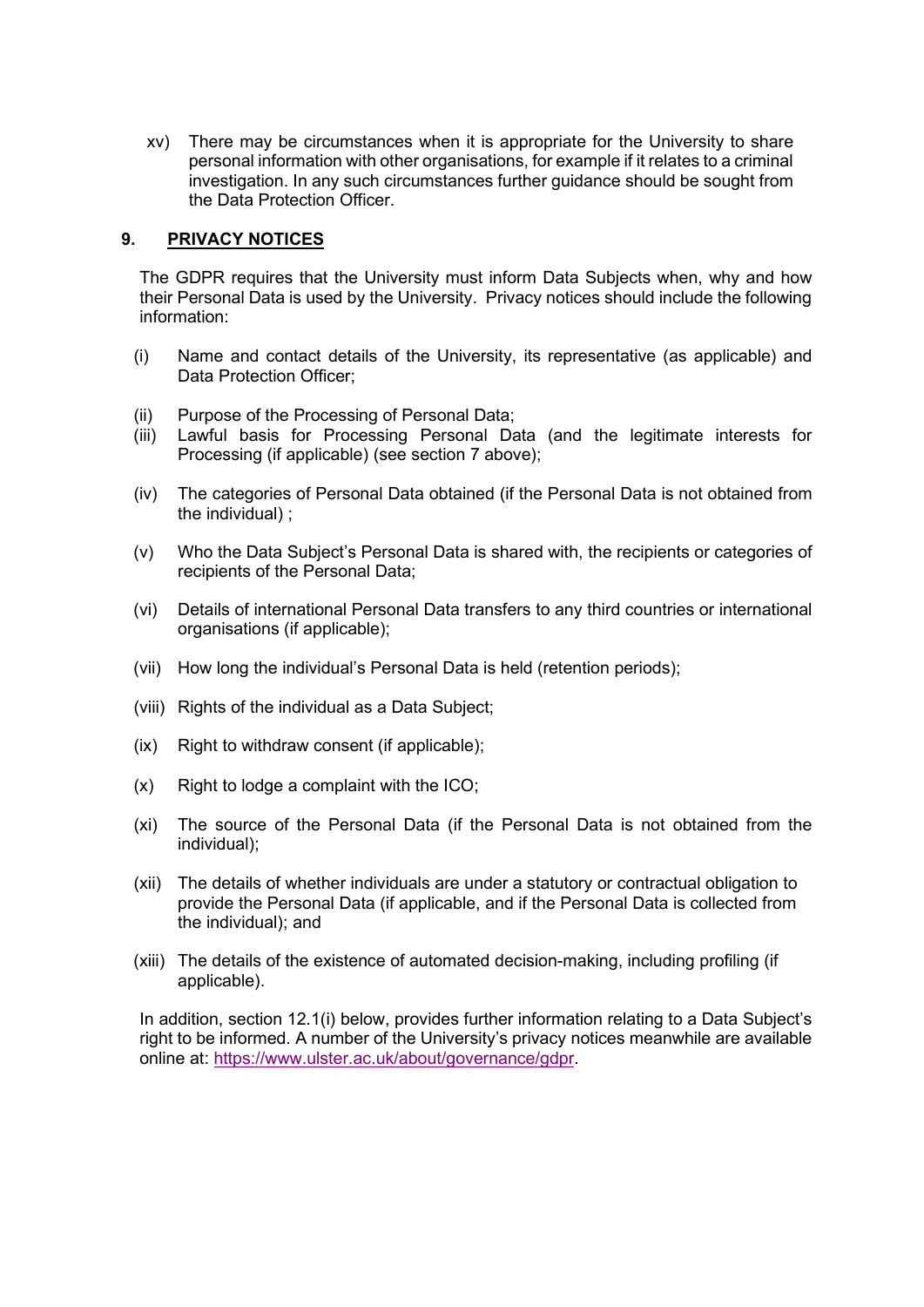# 10. **DATA PROTECTION IMPACT ASSESSMENTS**

A data protection impact assessment **("DPIA")** is a process to help identify and minimise the data protection risks of a project. A DPIA must be done for Processing that is **likely to result in a high risk** to individuals. This includes some specified types of Processing. It is also good practice to do a DPIA for any other major project which requires the processing of Personal Data.

Please email *[gdpr@ulster.ac.uk](mailto:gdpr@ulster.ac.uk)* for further guidance as required.

# 11. **PERSONAL DATA BREACHES**

#### 11.1 **Definition of a Personal Data Breach of the GDPR**

A personal data breach means a breach of security leading to the accidental or unlawful destruction, loss, alteration, unauthorised disclosure of, or access to, Personal Data transmitted, stored or otherwise Processed **("Personal Data Breach")**.

There is an obligation on the University to report certain types of Personal Data Breach to the ICO without undue delay and, where feasible, not later than *72 hours* after having become aware of it. If the breach is likely to result in a high risk to the individuals' rights and freedoms, the University must also inform those individuals without undue delay. The University must keep a record of any Personal Data Breaches, their effects and the remedial action taken.

#### 11.2 **Fines**

In the event of an infringement of the GDPR, the ICO has the power to impose fines

(in more serious cases) of up to 20 million euros or in the case of an undertaking up to 4% of annual turnover whichever is higher.

#### 11.3 **What Events/Incidents should be reported to the Data Protection Officer?**

Any Personal Data Breach including but not limited to any incident that could potentially compromise the security of Personal Data such as:

- Theft of a laptop
- Loss of mobile phones, flash drives and other data storage devices
- Unauthorised disclosure of personal information
- Loss of personal files
- Non arrival of sensitive information
- Maintenance of unsecured databases

#### *The above list is not exhaustive*

#### 11.4 **When should a Personal Data Breach be reported to the Data Protection Officer ?**

*Immediately* in all cases once the Personal Data Breach has been discovered.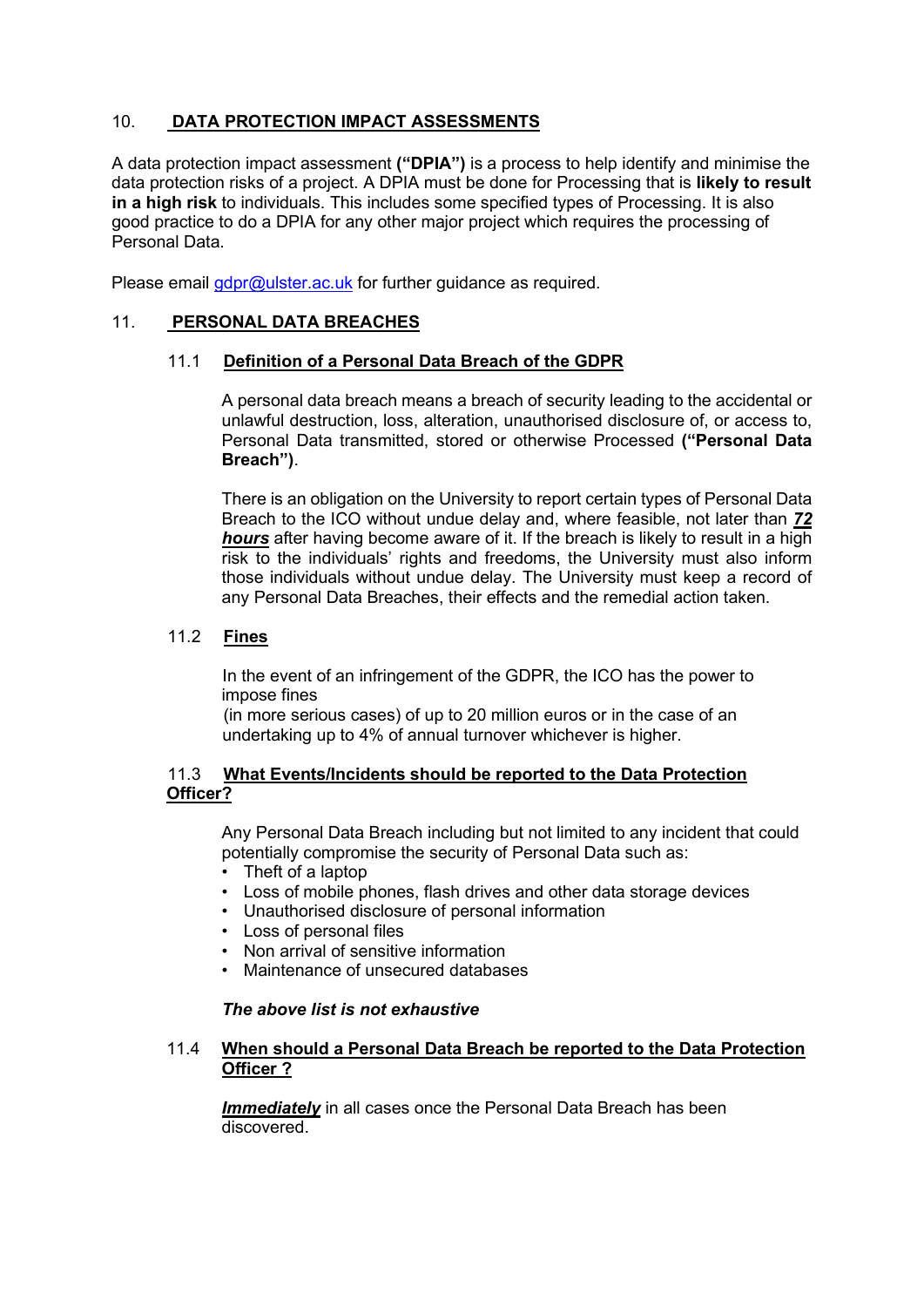# 11.5 **How should the Personal Data Breach be reported?**

By completing the Personal Data Breach Report Form attached as Appendix 5 to this Policy.

The completed Report Form should be forwarded immediately to the University Secretary and Data Protection Officer, Mr Eamon Mullan, c/o Ulster University, Room J312 Coleraine, BT52 1SA or via email at: e.mullan@ulster.ac.uk. Mr Mullan's office will contact you in confidence on receipt of the report form. If you require any advice please contact Mr Mullan on telephone no. 028 701 24533. In the case of complainants, complaints may also be made directly to the Information Commissioner's Office (ICO). Details of how to complain to the ICO are detailed in this Policy under section 16 below.

# **12. RIGHTS OF DATA SUBJECTS**

**12.1** Under the GDPR, an individual has the following rights (all of which are qualified in different ways).

# **(i) The right to be informed:**

A Data Subject has the right to be informed about the collection of their Personal Data and to be informed of how their Personal Data is being used by the University. This is a key transparency requirement under the GDPR.

Data Subjects must be provided with information including: the purpose(s) for processing their Personal Data, the retention periods and who it will be shared with. This is called 'privacy information' and must be provided to individuals at the time Personal Data is collected from them. The information provided must be concise, transparent, intelligible, easily accessible, and it must use clear and plain language. Privacy information must be regularly reviewed, and where necessary updated. Any new uses of an individual's Personal Data must be brought to their attention before Processing commences.

If Personal Data is obtained from other sources, individuals must be provided with privacy information within a reasonable period of obtaining the data and no later than one month.

There are a few circumstances when privacy information does not need to be provided, such as if an individual already has the information or if it would involve a disproportionate effort to provide it to them.

Further information in relation to Privacy Notices is contained in section 9 above. In addition, see Articles 13 and 14 of the GDPR available online at: <https://gdpr-info.eu/art-13-gdpr/> and<https://gdpr-info.eu/art-14-gdpr/>

# (ii) **The right of access to your Personal Data (Subject Access Request("SAR"))**

A Data Subject has the right to request access to their Personal Data held by the University. A SAR does not have to be submitted in any particular format nor does the request have to include the phrase 'subject access request' or refer to data protection legislation.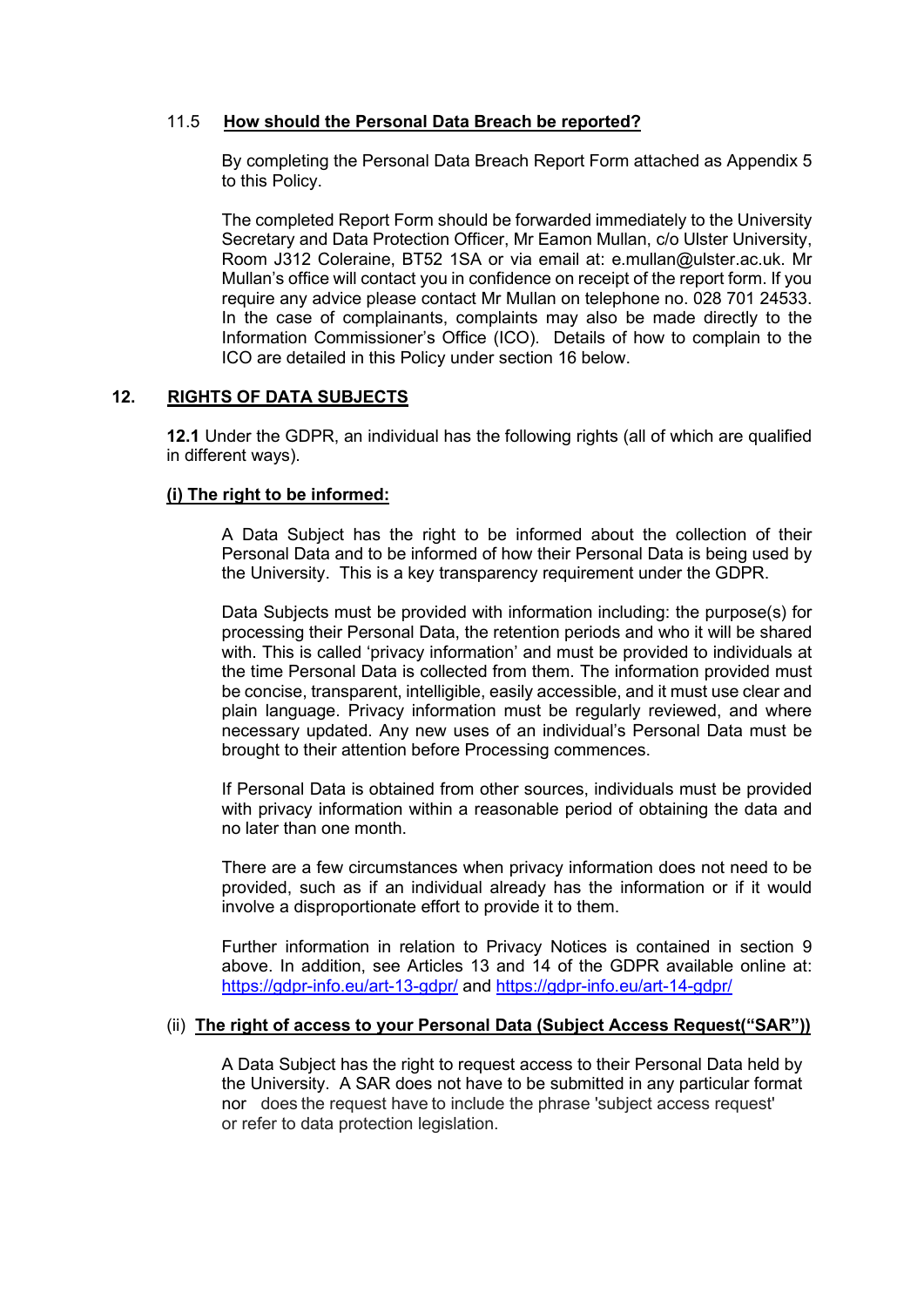If a SAR is received by any member of staff it should be forwarded immediately to the Data Protection Officer via email to [gdpr@ulster.ac.uk.](mailto:gdpr@ulster.ac.uk) Staff guidance on SARs is available at:

[https://www.ulster.ac.uk/about/governance/compliance/gdpr/data-subject](https://www.ulster.ac.uk/about/governance/compliance/gdpr/data-subject-rights/right-of-access)[rights/right-of-access](https://www.ulster.ac.uk/about/governance/compliance/gdpr/data-subject-rights/right-of-access)

Any person who wishes to exercise this right meanwhile is required to make their request either verbally on telephone no. 028 701 24533 or by email to: [gdpr@ulster.ac.uk](mailto:gdpr@ulster.ac.uk)

See Article 15, GDPR available online at: <https://gdpr-info.eu/art-15-gdpr/>

#### (iii) **The right to rectification:**

A Data Subject has the right to have inaccurate Personal Data held by the University rectified or completed if it is incomplete (See Article 16, GDPR available online at:<https://gdpr-info.eu/art-16-gdpr/> )

Under Article 18 of the GDPR, a Data Subject has the right to request restriction of the Processing of their Personal Data where they contest its accuracy and the University is checking it. See section 12.1 (v) below for further details in this regard.

#### **(iv) The right to be forgotten:**

A Data Subject has the right to have their Personal Data held by the University erased. This right is not absolute and only applies in certain circumstances. See Article 17 of the GDPR for further information, available online at: [https://gdpr](https://gdpr-info.eu/art-17-gdpr/)[info.eu/art-17-gdpr/](https://gdpr-info.eu/art-17-gdpr/)

#### **(v) The right to** r**estrict processing:**

A Data Subject has the right to restrict Processing of their Personal Data. This right is not absolute and only applies in certain circumstances as detailed in Article 18 of the GDPR, available at:<https://gdpr-info.eu/art-18-gdpr/>

This right involves limiting the way in which the University can use an individual's Personal Data. It is an alternative to requesting the erasure of Personal Data.

# **(vi) The right to data portability:**

A Data Subject has the right to receive copies of their Personal Data in a machine readable and commonly used format. This right is not absolute and only applies in certain circumstances as detailed in Article 20 of the GDPR, available at:<https://gdpr-info.eu/art-20-gdpr/>

This right allows Data Subjects to obtain and reuse their Personal Data for their own purposes across different services. It allows them to move, copy or transfer Personal Data easily from one IT environment to another in a safe and secure way without affecting its usability. This right only applies to Personal Data that a Data Subject has provided to the University.

#### **(vii) The right to object:**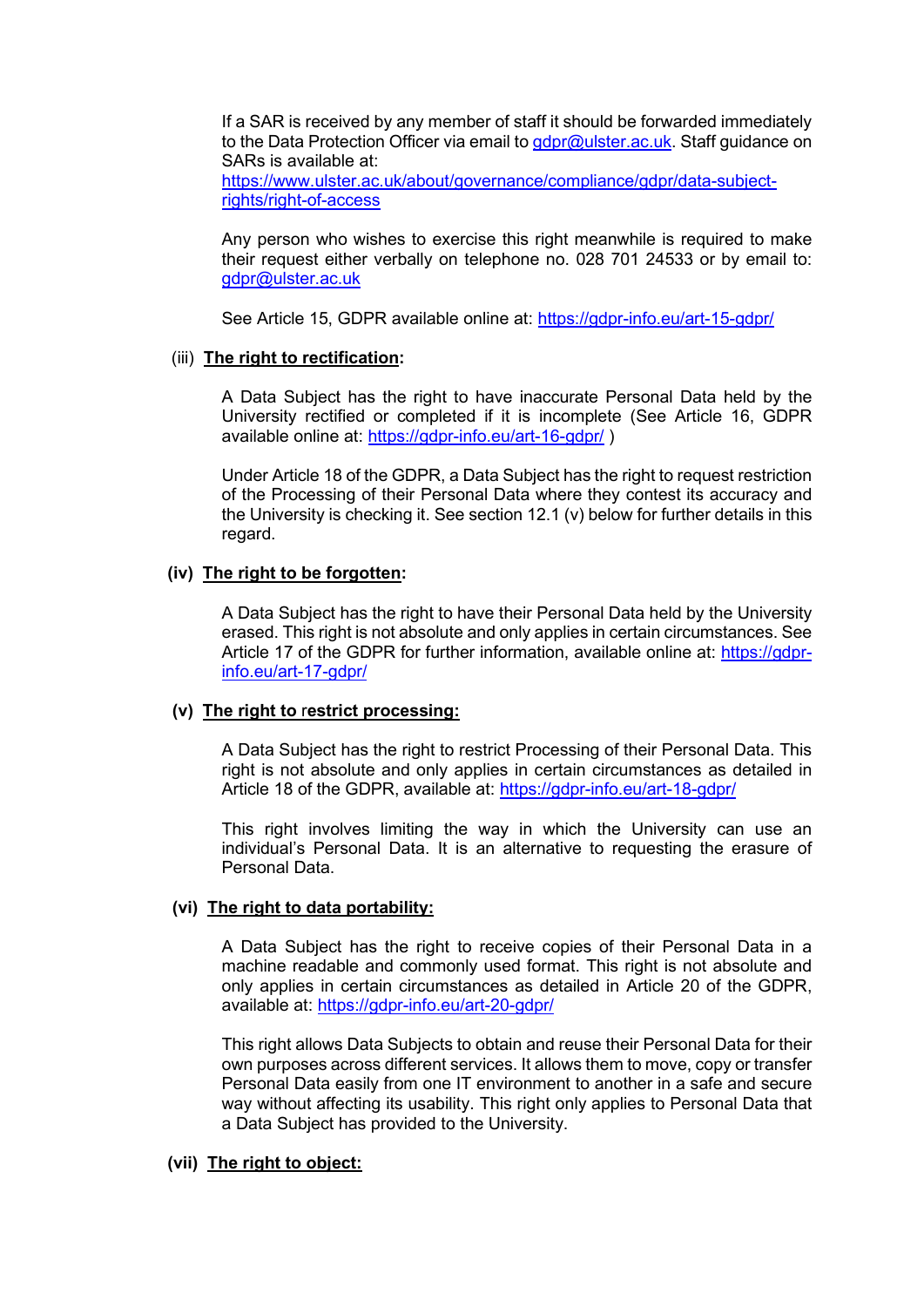A Data Subject has a right to object to the Processing of their Personal Data. This right is not absolute and only applies in certain circumstances as detailed in Article 21 of the GDPR, available at<https://gdpr-info.eu/art-21-gdpr/>

It includes a right to object to Processing (including profiling) of their data that proceeds under particular legal bases; to direct marketing; and to processing of their data for research purposes where that research is not necessary in the public interest.

#### **(viii) Rights in relation to automated decision making and profiling:**

A Data Subject has a right not to be subject to a decision based solely on automated decision-making using their Personal Data without any human involvement. Profiling (automated processing of Personal Data to evaluate certain things about an individual) can be part of an automated decision making process. This right is not absolute and only applies in certain circumstances as detailed in Article 22 of the GDPR, available at:<https://gdpr-info.eu/art-22-gdpr/>

# **12.2 Exercising Data Subject Rights:**

Any person who wishes to exercise any of those rights detailed at points (i) to (viii) above, is required to make their request either verbally on telephone no. 028 701 24533 or by email to [gdpr@ulster.ac.uk.](mailto:gdpr@ulster.ac.uk.)

If a request to exercise any of those rights detailed at points (i) to (viii) above meanwhile, is received by any member of staff it should be forwarded immediately to the Data Protection Officer by email to gdpr@ulster.ac.uk.

The University does not normally charge a fee to process such requests. However, where the request is manifestly unfounded or excessive, the University may charge a reasonable fee for the administrative costs of complying with the request, or refuse to comply with the request (taking into account whether the request is repetitive in nature).

The University undertakes to consider and if appropriate act upon a request without undue delay. In compliance with the law, this will be at the latest *within one month* of receipt of a request. However, that period may be extended by 2 further months where necessary, taking into account the complexity and number of the requests. The University shall inform the Data Subject of any such extension within 1 month of the receipt of the request, together with the reasons for the delay.

In the event that the University refuses to comply with a request, it will inform the individual without undue delay and within one month of receipt of the request. In such circumstance, the University shall explain its reasons for not taking the action, and inform the individual of their right to make a complaint to the ICO and of their ability to seek to enforce this right through a judicial remedy.

Where the University has doubts concerning the identity of the individual making the request, the provision of additional information necessary to confirm the identity of the data subject (for example, photographic proof of identity) may be requested prior to acting upon a request. The University shall let the Data Subject know without undue delay and within one month if it needs such additional information. The University does not need to act upon a request until it has received the additional information.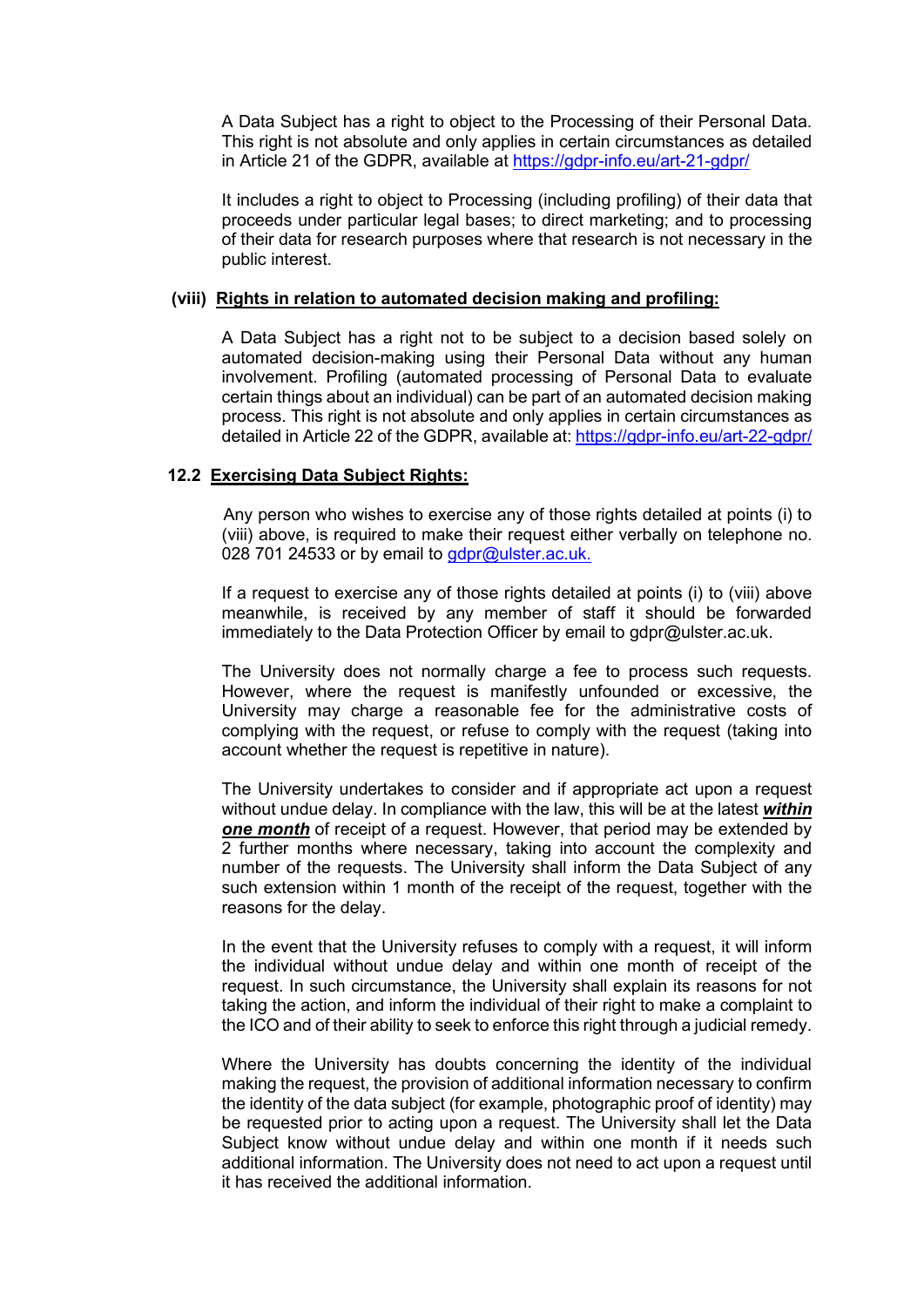# **Rights in relation to automated decision making and profiling:**

The University undertakes to consider an objection without undue delay. In compliance with the law, the University will confirm the action it has taken within one month of receipt of an objection.

In the event that the University refuses to comply with an objection, it will similarly inform the individual without undue delay and within one month of receipt of the objection. In such circumstances, the University shall explain its reasons for not taking the action and inform the individual of their right to challenge or appeal such decision, and the grounds on which they can appeal.

#### **13. ACCOUNTABILITY**

The University, as Controller, shall be responsible for, and be able to demonstrate compliance with the Data Protection principles and the rights of individuals detailed above.

The GDPR introduces a range of accountability requirements which encourages the University to take a proactive and documented approach to compliance. These accountability requirements include:

- 13.1 Implementing policies, procedures, processes and training to promote "data protection by design and by default".
- 13.2 Having appropriate contracts in place when outsourcing functions that involve the Processing of Personal Data (see section 14 below).
- 13.3 Implementing appropriate security measures.
- 13.4 Maintaining records of the Data Processing that is carried out across the University.
- 13.5 Documenting and reporting Personal Data breaches (see section 11 above).
- 13.6 The obligation to carry out a Data Protection Impact Assessment before carrying out types of Processing "likely to result in a high risk "to individuals" (see section 10 above).
- 13.7 Appointing a Data Protection Officer (see section 5 above).
- 13.8 Adhering to relevant codes of conduct and signing up to certification schemes.

# **14. USE OF PERSONAL DATA BY PROCESSORS AND OTHER DATA SHARING ARRANGEMENTS**

Where a Processor including for example, consultants or contractors are engaged by the University on work that requires the Processing of Personal Data, the University remains the Controller of that Personal Data and these organisations will be required to provide sufficient guarantees to demonstrate that they have arrangements in place to comply with the requirements of the GDPR and DPA, this Policy and that the rights of Data Subjects are protected. Whenever the University uses a Processor it must have a written contract in place. In line with this Policy, a Third Party Processing Agreement (**"Agreement**") must be used when engaging such Processors (or alternatively, duplicate provisions can be included within the corresponding "main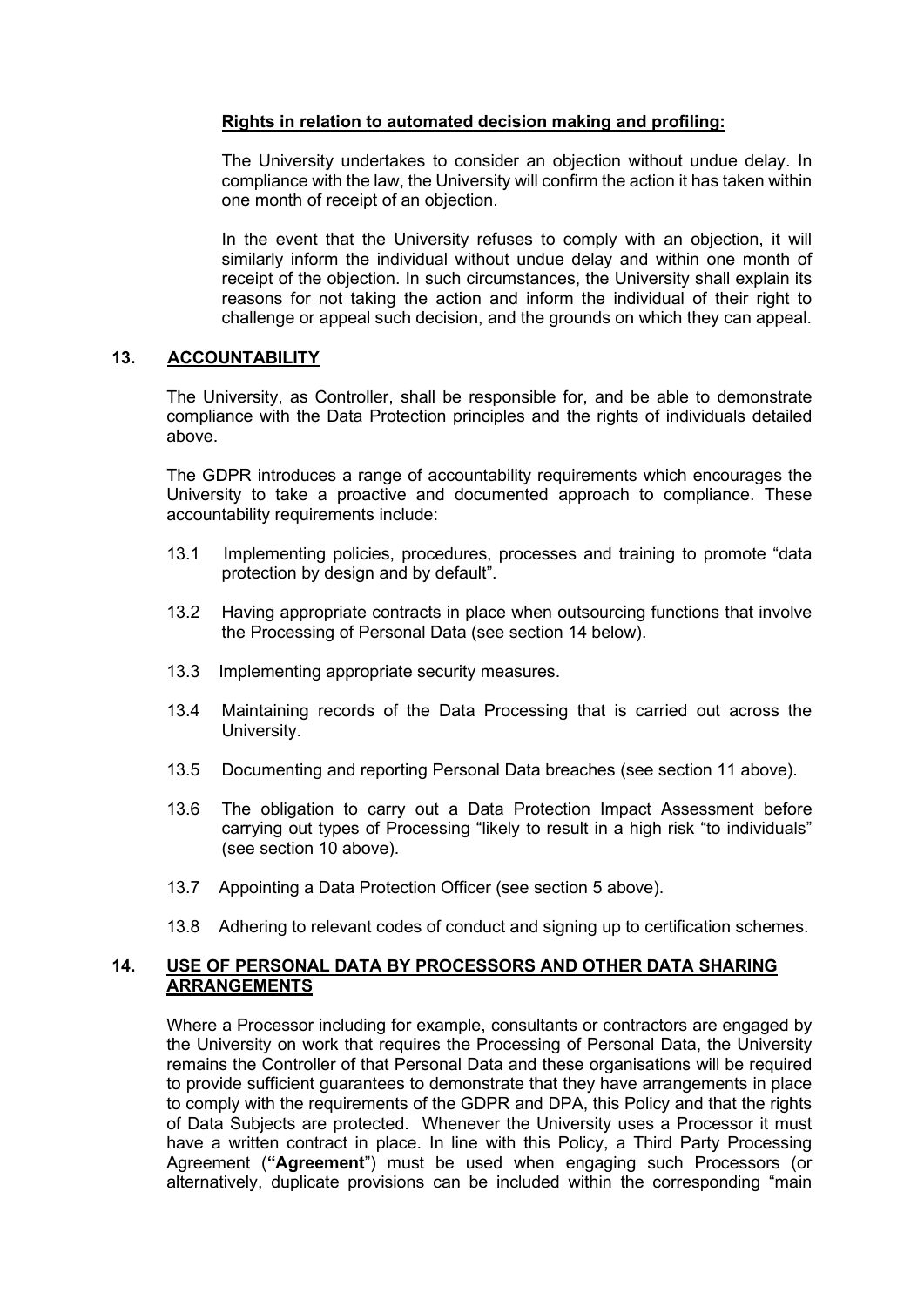contract" as appropriate). A template Agreement and guidance in relation to its use is available upon request from the Office of the University Secretary by emailing [gdpr@ulster.ac.uk](mailto:gdpr@ulster.ac.uk)

It should be noted that Processors must only act on the documented instructions of the University as the Controller. The Processor will however have some direct responsibilities under the GDPR and may be subject to fines or other sanctions if they don't comply.

It should be noted that Personal Data Processing arrangements (as outlined above) form only one category of data sharing. There are 3 broad categories, including the sharing of Personal Data with another Data Controller to be used for joint purposes and also the passing of Personal Data to a Data Controller for it to use for its own purposes. Further guidance and template documents as required for use in relation to such data sharing arrangements are available upon request from the Office of the University Secretary by emailing [gdpr@ulster.ac.uk.](mailto:gdpr@ulster.ac.uk)

# **15. INTERNATIONAL TRANSFERS**

There are restrictions imposed on the University by the GDPR when transferring Personal Data outside the European Economic Area **("EEA")**. These restrictions are in place to ensure that the level of protection of individuals afforded by the GDPR is not undermined. Personal Data can only be transferred outside of the EEA in compliance with the conditions for transfer set out in Chapter V of the GDPR <https://gdpr-info.eu/chapter-5/>

Transferring Personal Data outside of the EEA is a complex process which requires a strict procedure to be followed in order for such transfer to be lawful. For further guidance in this regard, please contact the Office of the University Secretary by emailing [gdpr@ulster.ac.uk.](mailto:gdpr@ulster.ac.uk)

# **16. COMPLAINTS**

Under Article 77 of the GDPR, available at: [http://www.privacy-regulation.eu/en/article-](http://www.privacy-regulation.eu/en/article-77-right-to-lodge-a-complaint-with-a-supervisory-authority-GDPR.htm)[77-right-to-lodge-a-complaint-with-a-supervisory-authority-GDPR.htm,](http://www.privacy-regulation.eu/en/article-77-right-to-lodge-a-complaint-with-a-supervisory-authority-GDPR.htm) an individual has the right to make a complaint if they feel that their personal information has not been handled by the University in accordance with the GDPR. A complaint may be submitted in writing to the Data Protection Officer, Mr Eamon Mullan, c/o Ulster University, Room J312, Coleraine, BT52 1SA or by email at: gdpr@ulster.ac.uk. Alternatively, a complaint may be made to the Office of the Information Commissioner. Full particulars including contact details and the information leaflet 'When and How to Complain' may be found at:

[https://icosearch.ico.org.uk/s/search.html?query=HOW+TO+COMPLAIN&collection=i](https://icosearch.ico.org.uk/s/search.html?query=HOW+TO+COMPLAIN&collection=ico-meta&profile=_default) [co-meta&profile=\\_default](https://icosearch.ico.org.uk/s/search.html?query=HOW+TO+COMPLAIN&collection=ico-meta&profile=_default)

# **17. POLICY IMPLEMENTATION**

The University will ensure that this Policy and the appropriate procedures are implemented and disseminated and are kept under regular evaluation and review.

# **18. FURTHER INFORMATION**

Some sources of further information are set out in Appendix 4.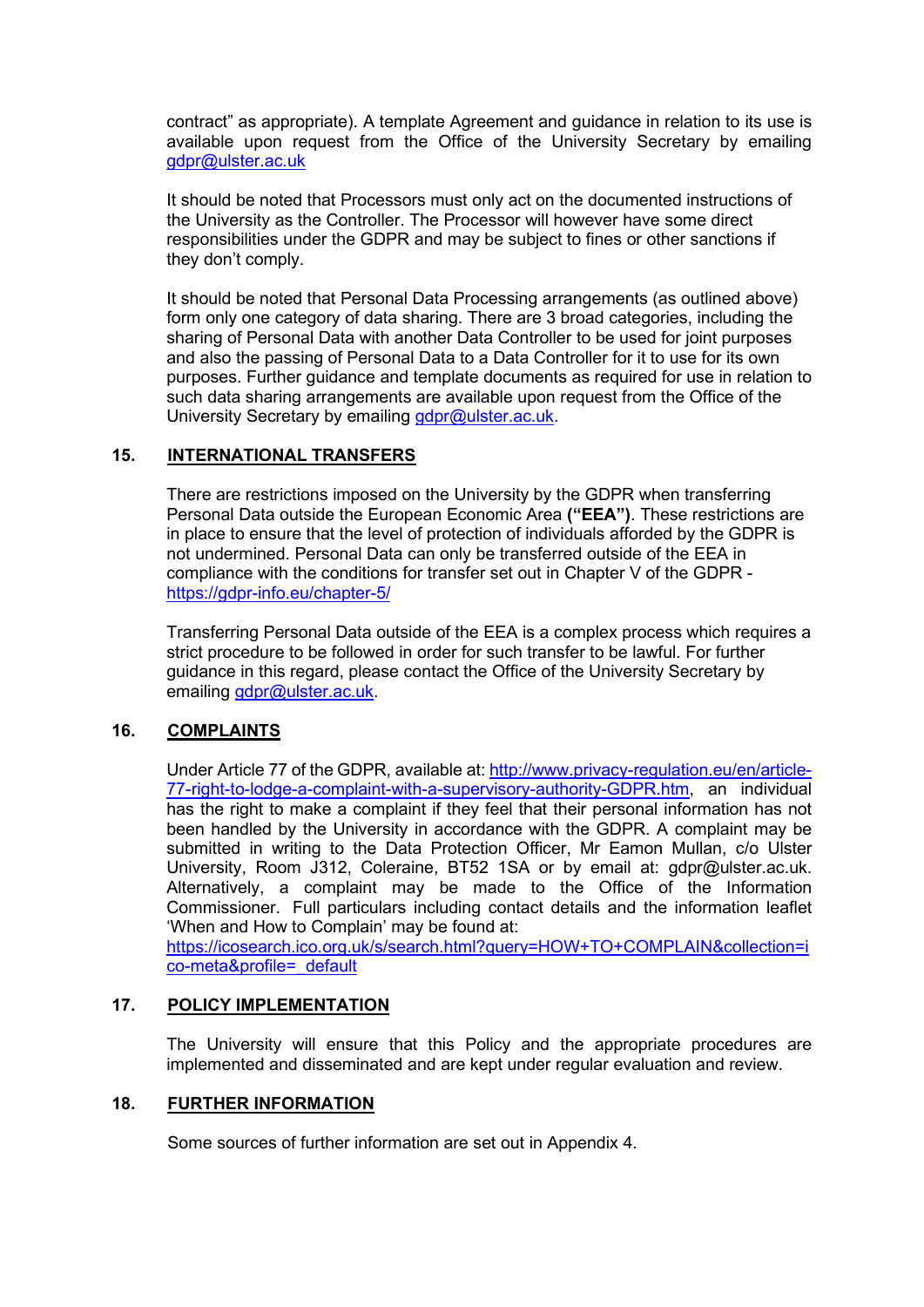#### **APPENDIX 1**

# **OFFICE OF THE UNIVERSITY SECRETARY CONTACTS**

Data Protection Officer **Mrs Clare Jamison** Telephone No: +44 (028) 7012 3502 e-mail: <u>[c.jamison@ulster.ac.uk](mailto:c.jamison@ulster.ac.uk)</u>

Legal Services Manager Mrs Alison Kerr

Telephone No: +44 (028) 7012 3329 e-mail: [a.kerr@ulster.ac.uk](mailto:a.kerr@ulster.ac.uk)

Policy Co-ordinator Ms Elinor Byrden

Telephone No: +44 (028) 7012 3354 e-mail: [e.byrden@ulster.ac.uk](mailto:e.byrden@ulster.ac.uk)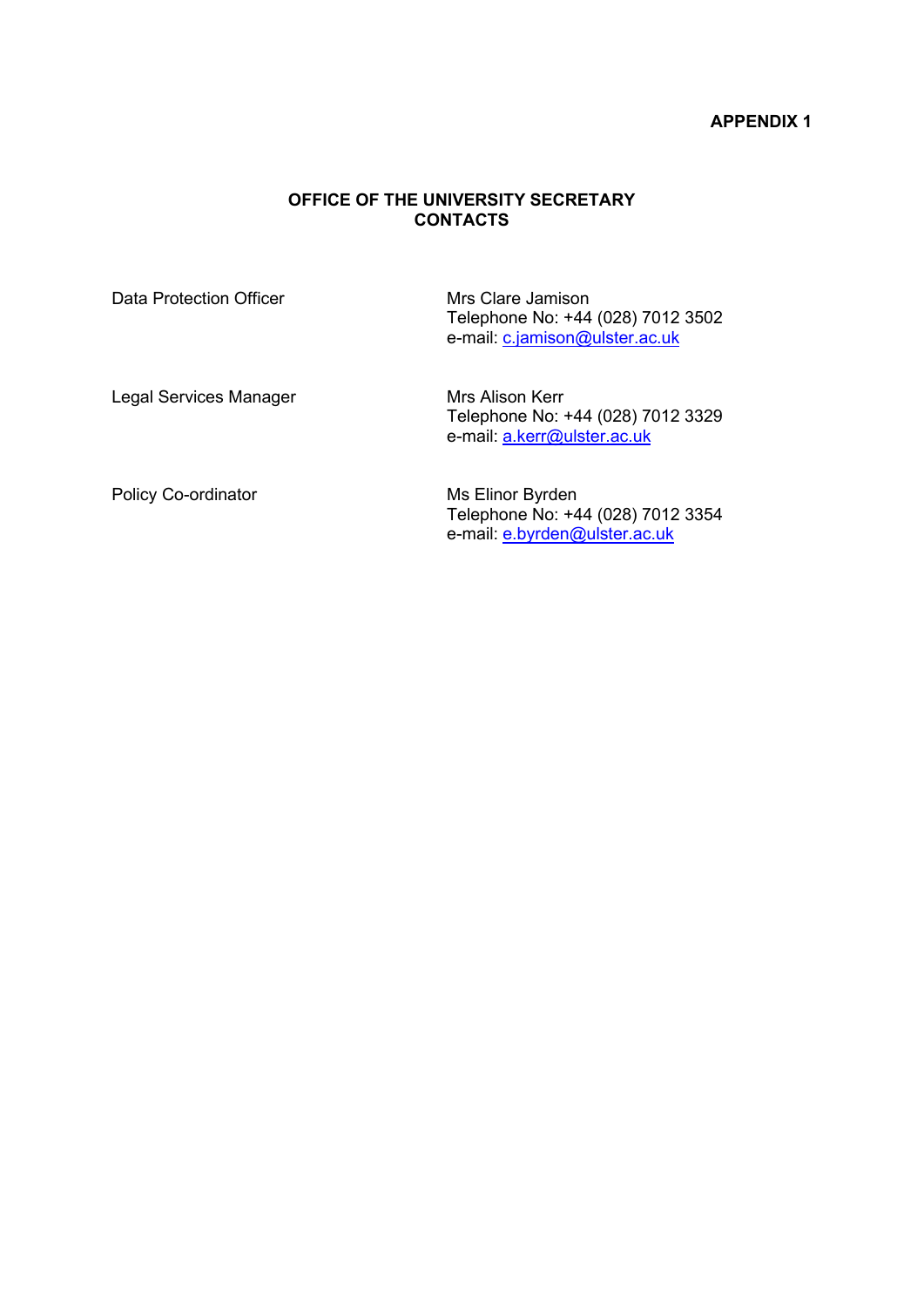# **SENIOR OFFICERS AND DATA PROTECTION NOMINEES CONTACTS**

| <b>Department</b>        |                               | <b>GDPR Trained</b>      | <b>Contact Details for</b>           |
|--------------------------|-------------------------------|--------------------------|--------------------------------------|
|                          |                               | <b>Nominees</b>          | <b>Nominees</b>                      |
| <b>Student</b>           | <b>Ruth Wasson</b>            | Pamela McCafferty        | Tel: 028 9036 8172                   |
| Administration &         |                               |                          | Email:<br>ph.mccafferty@ulster.ac.uk |
| Registry                 |                               |                          |                                      |
| People & Culture         | Damian                        | <b>Christine Hayes</b>   | Tel: 028 7012 3260                   |
|                          | <b>McAlister</b>              |                          | Email: c.hayes@ulster.ac.uk          |
| Development &            | <b>Eddie Friel</b>            | <b>Alison Snookes</b>    | Tel: 028 7012 4460                   |
| <b>Alumni Relations</b>  |                               |                          | Email:                               |
|                          |                               |                          | a.snookes@ulster.ac.uk               |
| Strategy, Planning       | Vice-                         | Catherine                | Tel: 028 7012 4559                   |
| & Performance            | <b>Chancellors</b>            | McCollum                 | Email:                               |
|                          | Office                        |                          | c.mcclements@ulster.ac.uk            |
| <b>Corporate Events</b>  | Vice-                         | <b>Alison Milne</b>      | Tel: 028 9036 6948                   |
|                          | Chancellor's                  |                          | Email: ae.milne@ulster.ac.uk         |
| Life & Health            | Office<br><b>Carol Curran</b> |                          | Tel: 028 7012 3064                   |
| <b>Sciences</b>          |                               | <b>Brian McAuley</b>     | Email:                               |
|                          |                               |                          | b.mcauley@ulster.ac.uk               |
| <b>Ulster Business</b>   | <b>Mark Durkin</b>            | Tom O'Neill              | Tel: 028 9036 8126                   |
| School                   |                               |                          | Email: t.oneill@ulster.ac.uk         |
| Computing,               | Liam Maguire                  | <b>Philip Doherty</b>    | Tel: 028 9539 7421                   |
| Engineering & the        |                               |                          | Email:                               |
| <b>Built Environment</b> |                               |                          | pj.doherty@ulster.ac.uk              |
| Arts, Humanities &       | Paul                          | <b>Catherine Brown</b>   | Tel: 028 9036 8009                   |
| <b>Social Sciences</b>   | Seawright                     |                          | Email: cf.brown@ulster.ac.uk         |
| Research & Impact        | Cathy                         | <b>Nick Curry</b>        | Tel: 028 9036 6629                   |
|                          | Gormley-                      |                          | Email: n.curry@ulster.ac.uk          |
|                          | Heenan                        |                          |                                      |
| Finance                  | Peter Hope                    | <b>Hilary Hogg</b>       | Tel: 028 7012 3288                   |
|                          |                               |                          | Email: h.hogg@ulster.ac.uk           |
|                          |                               | Wayne Robinson           | Tel: 028 9036 6150                   |
|                          |                               |                          | Email:                               |
|                          |                               |                          | w.robinson@ulster.ac.uk              |
| Digital &                | <b>Richard Millar</b>         | <b>Stephen McAlister</b> | Tel: 028 7012 3324                   |
| Information              |                               |                          | Email:                               |
| <b>Services</b>          |                               |                          | s.mcalister@ulster.ac.uk             |
|                          |                               | Janet Peden              | Tel: 028 7012 4743                   |
|                          |                               |                          | Email: je.peden@ulster.ac.uk         |
|                          |                               | Elizabeth Young          | Tel: 028 9036 8181                   |
|                          |                               |                          | Email:                               |
|                          |                               |                          | es.young@ulster.ac.uk                |
| <b>Chief Operation</b>   | Niamh                         | <b>Lauren Stuart</b>     | Tel: 028 9536 7033                   |
| Officer                  | Lamond                        |                          | Email: I.stuart@ulster.ac.uk         |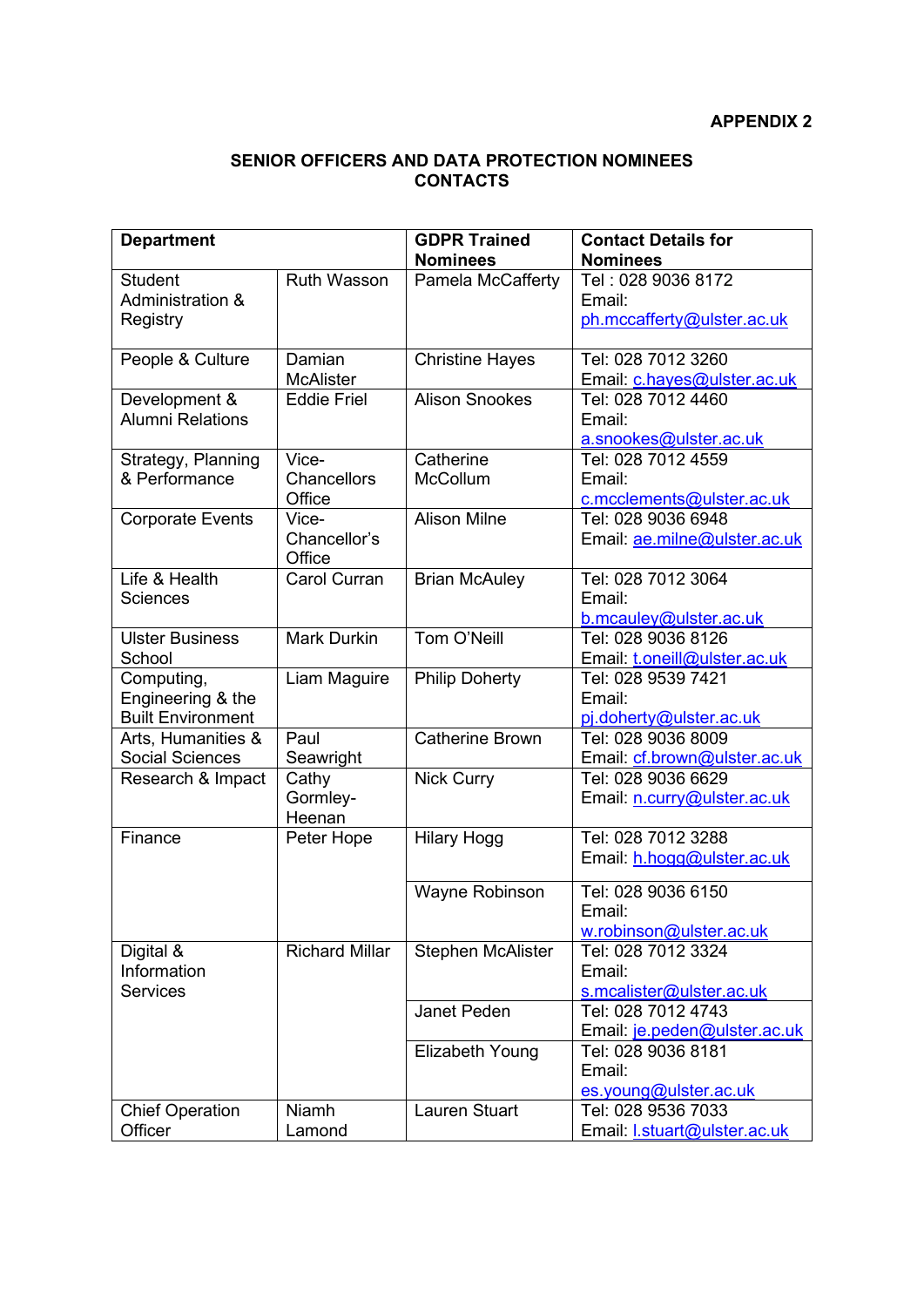| Provosts               | Vice-          | Sarah Gallagher        | Tel: 028 7167 5083           |
|------------------------|----------------|------------------------|------------------------------|
|                        | Chancellor's   |                        | Email:                       |
|                        | Office         |                        | sarah.gallagher@ulster.ac.uk |
| Global                 | Cathy          | Claire Johnston        | Tel: 028 9536 7042           |
| Engagement             | Gormley-       |                        | Email:                       |
|                        | Heenan         |                        | c.johnston1@ulster.ac.uk     |
| <b>Estates</b>         | Michael        | Jean Sharpe            | Tel: 028 7012 3017           |
|                        | Fitzpatrick    |                        | Email: j.sharpe@ulster.ac.uk |
| <b>Student Support</b> | Amanda         | <b>Claire Drummond</b> | Tel: 028 9036 6602           |
|                        | Castray        |                        | Email:                       |
|                        |                |                        | c.drummond@ulster.ac.uk      |
| Marketing &            | Joanne         | Catherine              | Tel: 028 9036 6086           |
| Communications         | <b>McGowan</b> | McKeown                | Email:                       |
|                        |                |                        | c.mckeown@ulster.ac.uk       |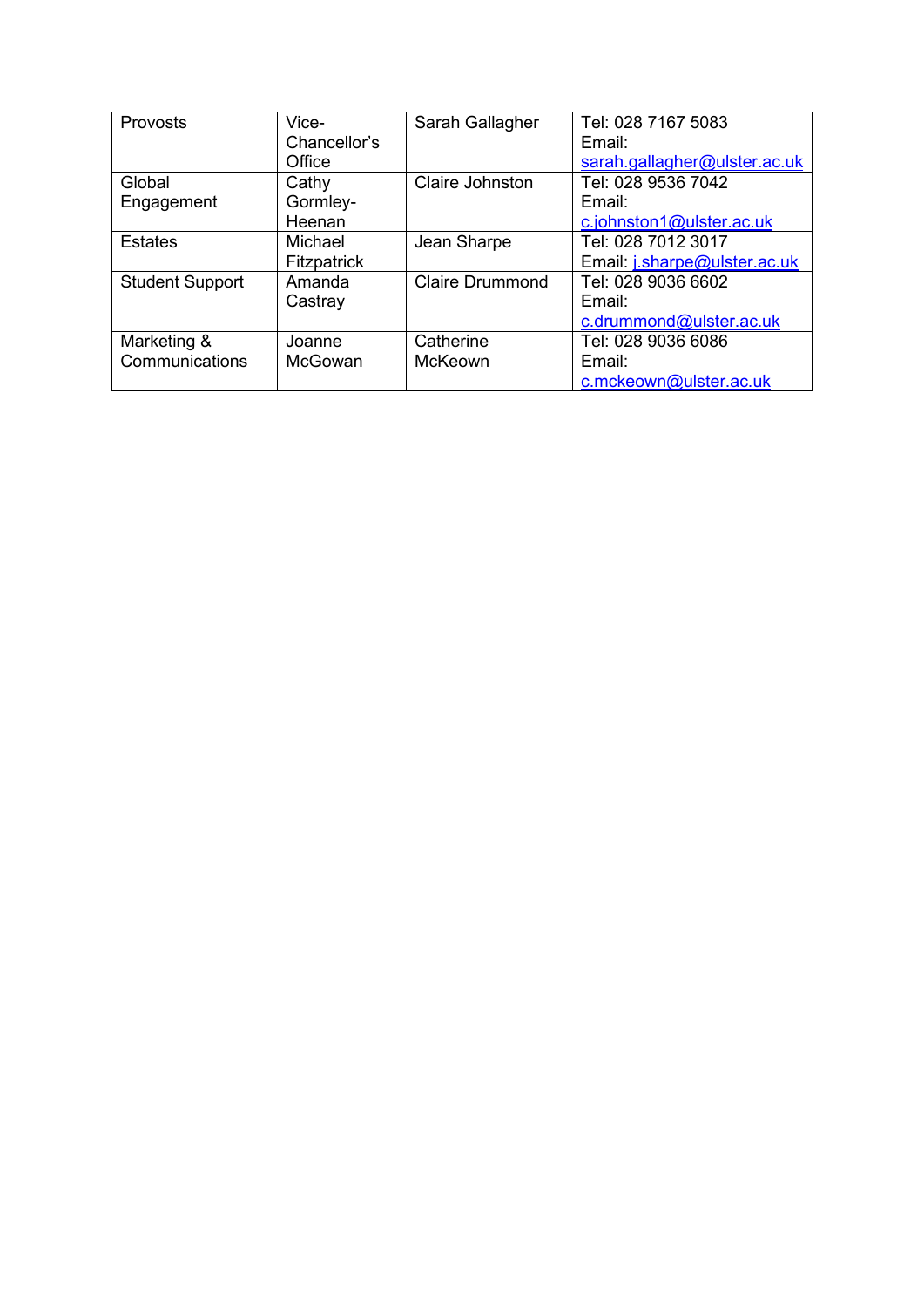# **OTHER RELATED UNIVERSITY POLICIES, FORMS AND GUIDANCE**

Code of Practice for Use of Ulster University Computer Networks, Equipment and Telephone Systems, available at: <https://www.ulster.ac.uk/isd/it-policies>

Ulster University Retention and Disposal Scheme: https://www.ulster.ac.uk/ data/assets/pdf\_file/0009/286461/Records-Retention-and-[Disposal-Schedule.pdf](https://www.ulster.ac.uk/__data/assets/pdf_file/0009/286461/Records-Retention-and-Disposal-Schedule.pdf)

Freedom of Information: <https://www.ulster.ac.uk/about/governance/compliance/freedom-of-information>

[https://www.legislation.gov.uk/ukpga/2000/36/contents](https://eur03.safelinks.protection.outlook.com/?url=https%3A%2F%2Fwww.legislation.gov.uk%2Fukpga%2F2000%2F36%2Fcontents&data=02%7C01%7Cj.rascalachi%40ulster.ac.uk%7C53073fb3373b4c6b196c08d72d3e8810%7C6f0b94874fa842a8aeb4bf2e2c22d4e8%7C0%7C0%7C637027618903676869&sdata=8ig6SYq0ukf9L1Rsogi4x71FPzWW7e%2BVVX1Y9zhwTsc%3D&reserved=0)

Data Protection:

<https://www.ulster.ac.uk/about/governance/compliance/gdpr>

[http://www.legislation.gov.uk/ukpga/2018/12/contents/enacted](https://eur03.safelinks.protection.outlook.com/?url=http%3A%2F%2Fwww.legislation.gov.uk%2Fukpga%2F2018%2F12%2Fcontents%2Fenacted&data=02%7C01%7Cj.rascalachi%40ulster.ac.uk%7C53073fb3373b4c6b196c08d72d3e8810%7C6f0b94874fa842a8aeb4bf2e2c22d4e8%7C0%7C0%7C637027618903676869&sdata=MQdEPHSems%2Bo8RR5AzGNQYJOuoBqC1ysXx7izDkBxmI%3D&reserved=0)

Guide to the General Data Protection Regulation (GDPR) [https://ico.org.uk/for-organisations/guide-to-data-protection/guide-to-the-general-data](https://ico.org.uk/for-organisations/guide-to-data-protection/guide-to-the-general-data-protection-regulation-gdpr/)[protection-regulation-gdpr/](https://ico.org.uk/for-organisations/guide-to-data-protection/guide-to-the-general-data-protection-regulation-gdpr/)

Student Handbook: <https://www.ulster.ac.uk/connect/guide?s=student+handbook>

Policy for the Protection of Children and Vulnerable Adults: [http://www.ulster.ac.uk/guide/useful-info/policies/protection-of-children-and-vulnerable](http://www.ulster.ac.uk/guide/useful-info/policies/protection-of-children-and-vulnerable-adults/)[adults/](http://www.ulster.ac.uk/guide/useful-info/policies/protection-of-children-and-vulnerable-adults/)

Equality Scheme: [https://www.ulster.ac.uk/peopleandculture/employee-benefits/equality-diversity/equality](https://www.ulster.ac.uk/peopleandculture/employee-benefits/equality-diversity/equality-scheme)[scheme](https://www.ulster.ac.uk/peopleandculture/employee-benefits/equality-diversity/equality-scheme)

Disability Disclosure Guidelines: https://www.ulster.ac.uk/ data/assets/pdf\_file/0008/119807/Disability-Disclosure-[Guidelines-for-Academic-and-Faculty-Support-Staff.pdf](https://www.ulster.ac.uk/__data/assets/pdf_file/0008/119807/Disability-Disclosure-Guidelines-for-Academic-and-Faculty-Support-Staff.pdf) <https://www.ulster.ac.uk/studentsupport/services/disability/accessability/new-students>

Special Educational Needs and Disability (NI) Order 2005 - Guidance https://www.ulster.ac.uk/ data/assets/pdf file/0007/119815/Revised-SENDO-Staff-[Guidance-Booklet-2016.pdf](https://www.ulster.ac.uk/__data/assets/pdf_file/0007/119815/Revised-SENDO-Staff-Guidance-Booklet-2016.pdf)

University Wide Policies and Procedures <https://www.ulster.ac.uk/about/governance/policies>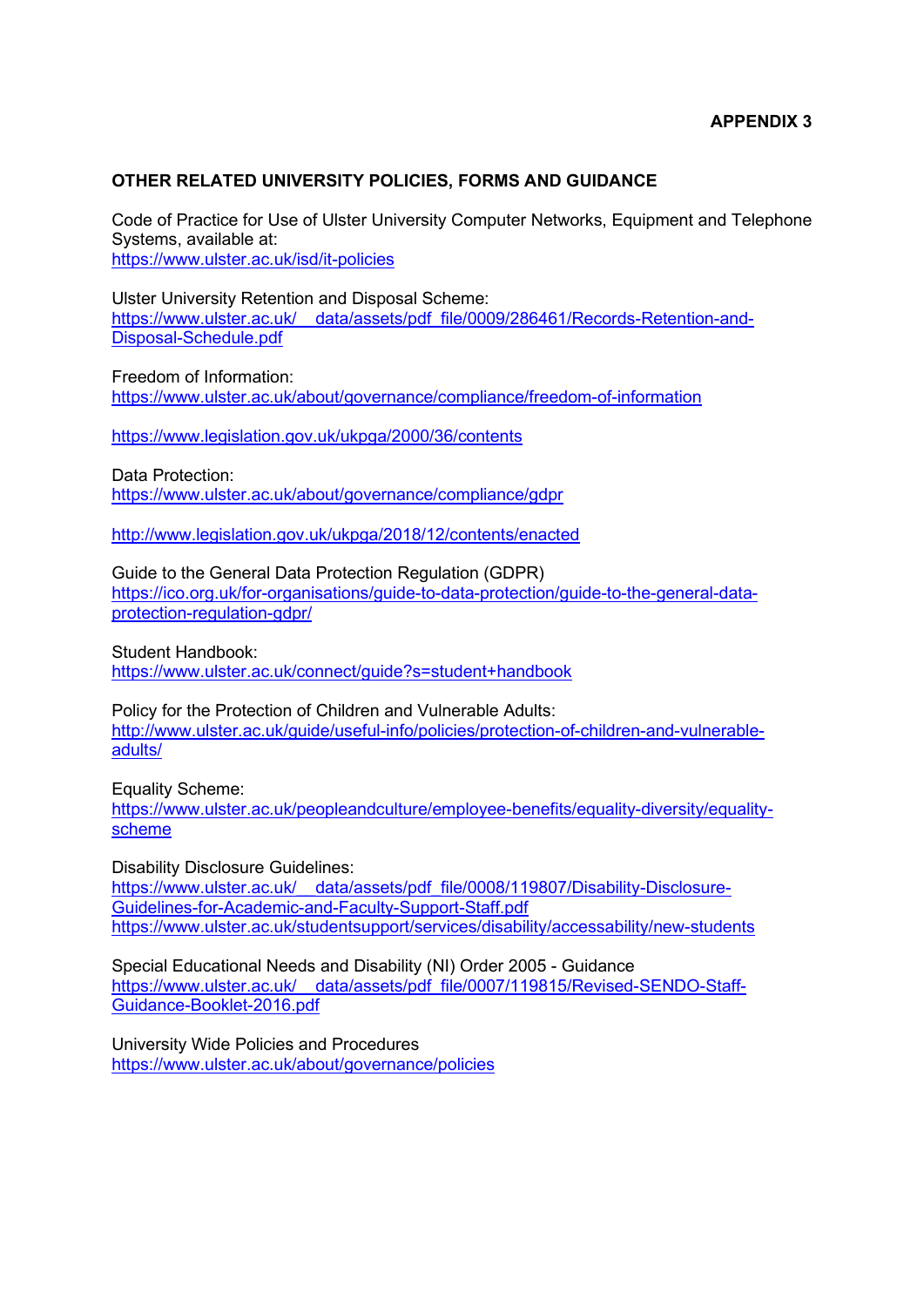# **FURTHER RELEVANT INFORMATION IS AVAILABLE AT:**

The General Data Protection Regulation, in full at: <https://eur-lex.europa.eu/legal-content/EN/TXT/PDF/?uri=CELEX:32016R0679&from=EN>

The Data Protection Act 2018 <https://www.gov.uk/government/collections/data-protection-act-2018>

Law Enforcement Directive (Directive (EU) 2016/680), in full at: [https://papers.ssrn.com/sol3/papers.cfm?abstract\\_id=3285873](https://papers.ssrn.com/sol3/papers.cfm?abstract_id=3285873)

Privacy and Electronic Communications Regulations in full at: <https://eur-lex.europa.eu/legal-content/EN/ALL/?uri=CELEX:32002L0058>

Higher Education Statistics Agency: <https://www.hesa.ac.uk/>

Information Commissioner's website: <https://ico.org.uk/>

Joint Information Systems Committee (JISC) Legal Information Service: <https://www.jisc.ac.uk/guides/data-protection>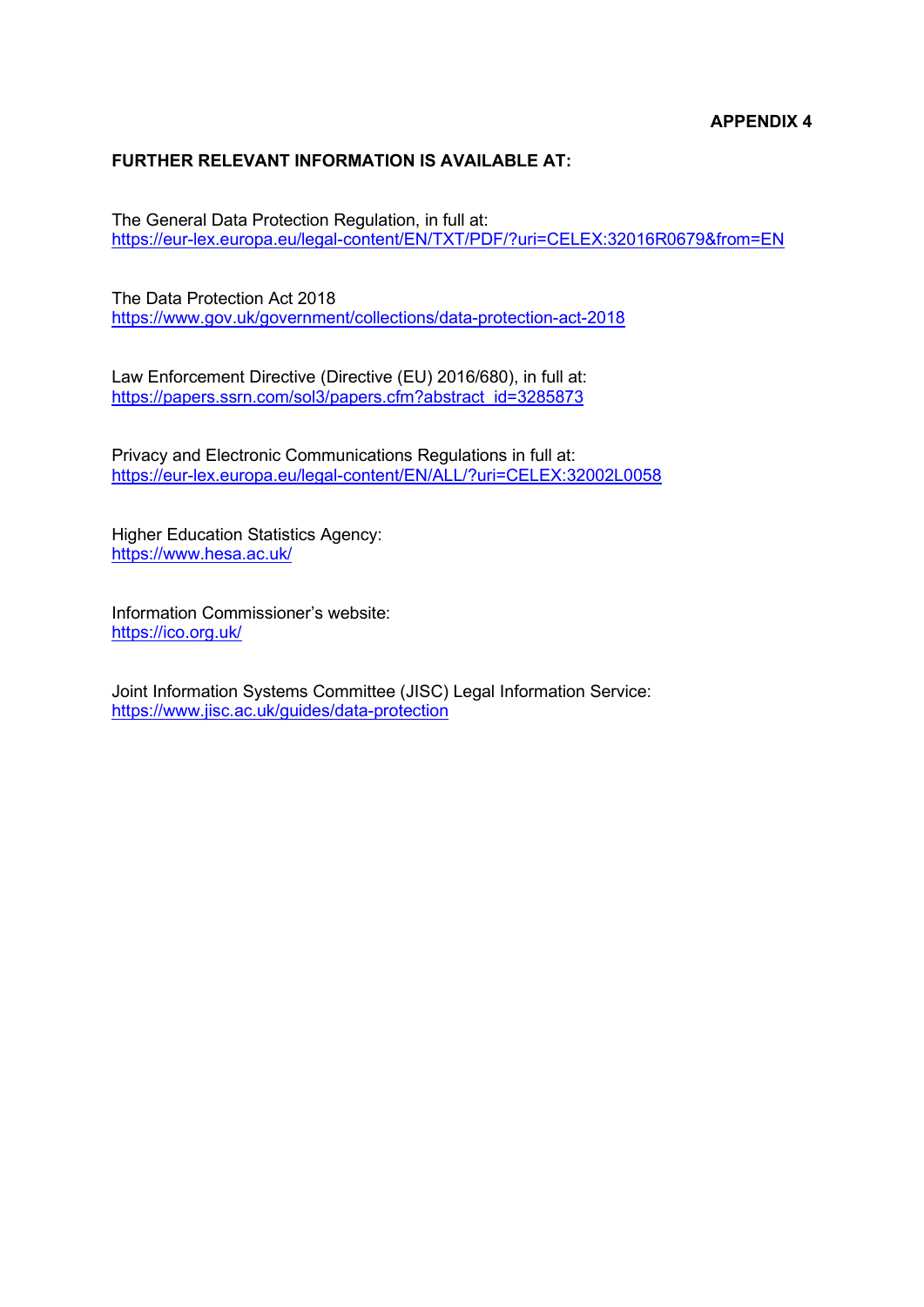### **APPENDIX 5**

#### **ULSTER UNIVERSITY GENERAL DATA PROTECTION REGULATION PERSONAL DATA BREACH REPORT FORM**

| NAME. |                                                                                                               |  |  |
|-------|---------------------------------------------------------------------------------------------------------------|--|--|
|       |                                                                                                               |  |  |
|       |                                                                                                               |  |  |
| A)    | Please tick as appropriate:                                                                                   |  |  |
|       | my registration number<br>I am a registered student<br>is:                                                    |  |  |
|       | I am a member of staff                                                                                        |  |  |
|       | in the Faculty/School or Department                                                                           |  |  |
|       | I am not a staff member or student                                                                            |  |  |
|       |                                                                                                               |  |  |
|       |                                                                                                               |  |  |
| B)    | What incident do you want to report or (as applicable) complain about? (Name of<br>Department/Faculty/School) |  |  |
| C)    | Details of incident/complaint (as applicable):                                                                |  |  |
|       |                                                                                                               |  |  |
|       |                                                                                                               |  |  |
|       |                                                                                                               |  |  |
|       |                                                                                                               |  |  |
|       |                                                                                                               |  |  |
|       |                                                                                                               |  |  |
| D)    | When did you first become aware of the problem?                                                               |  |  |
| E)    | Have you reported details of the incident/complaint (as applicable) to anyone else<br>in the University?      |  |  |
|       |                                                                                                               |  |  |